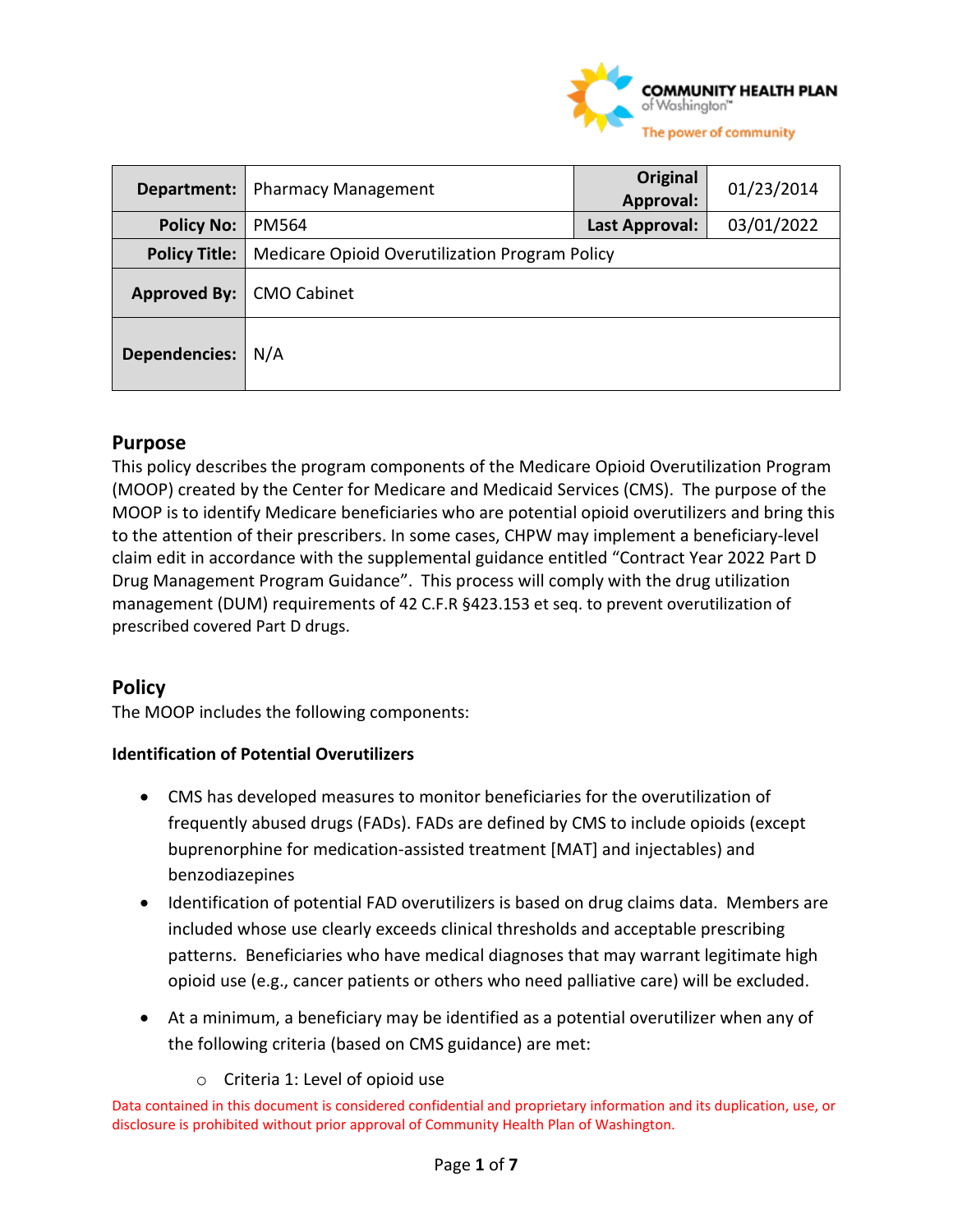

- The beneficiary's use of opioids exceeded 90 mg average daily MED for any duration in the most recent 6 months
- The beneficiary received those Opioid prescriptions from 3 or more prescribers and 3 or more pharmacies OR from 5 or more prescribers regardless of the number of opioid dispensing pharmacies.
- .
- o Criteria 2: History of opioid overdose
	- The member had a medical claim with a primary diagnosis of opioidrelated overdose within the most recent 12 months, and a pharmacy claim for an opioid prescription (not including MAT) within the most recent 6 months.
- Additionally, beneficiaries meeting the Supplemental OMS criteria may be reviewed for potential overutilization
	- $\circ$  Use of opioids (regardless of average daily MME) during the most recent 6 months
	- $\circ$  The beneficiary received those Opioid prescriptions from 7 or more prescribers OR from 7 or more pharmacies
- Beneficiaries meeting any of the following criteria are exempt from placement in a Drug Management Program
	- o The beneficiary is in treatment for active cancer-related pain
	- o The beneficiary is receiving hospice, palliative or end-of-life care
	- $\circ$  The beneficiary is a resident of a long-term care (LTC) or other facility for which FADs are dispensed for residents through a contract with a single pharmacy
	- o The beneficiary has sickle cell disease
- Beneficiaries may be identified as an Opioid Overutilizer when the following additional criteria are met:
	- o There is a consensus among the member's opioid prescribers that the beneficiary's level of opioid use is not medically necessary.

Data contained in this document is considered confidential and proprietary information and its duplication, use, or disclosure is prohibited without prior approval of Community Health Plan of Washington.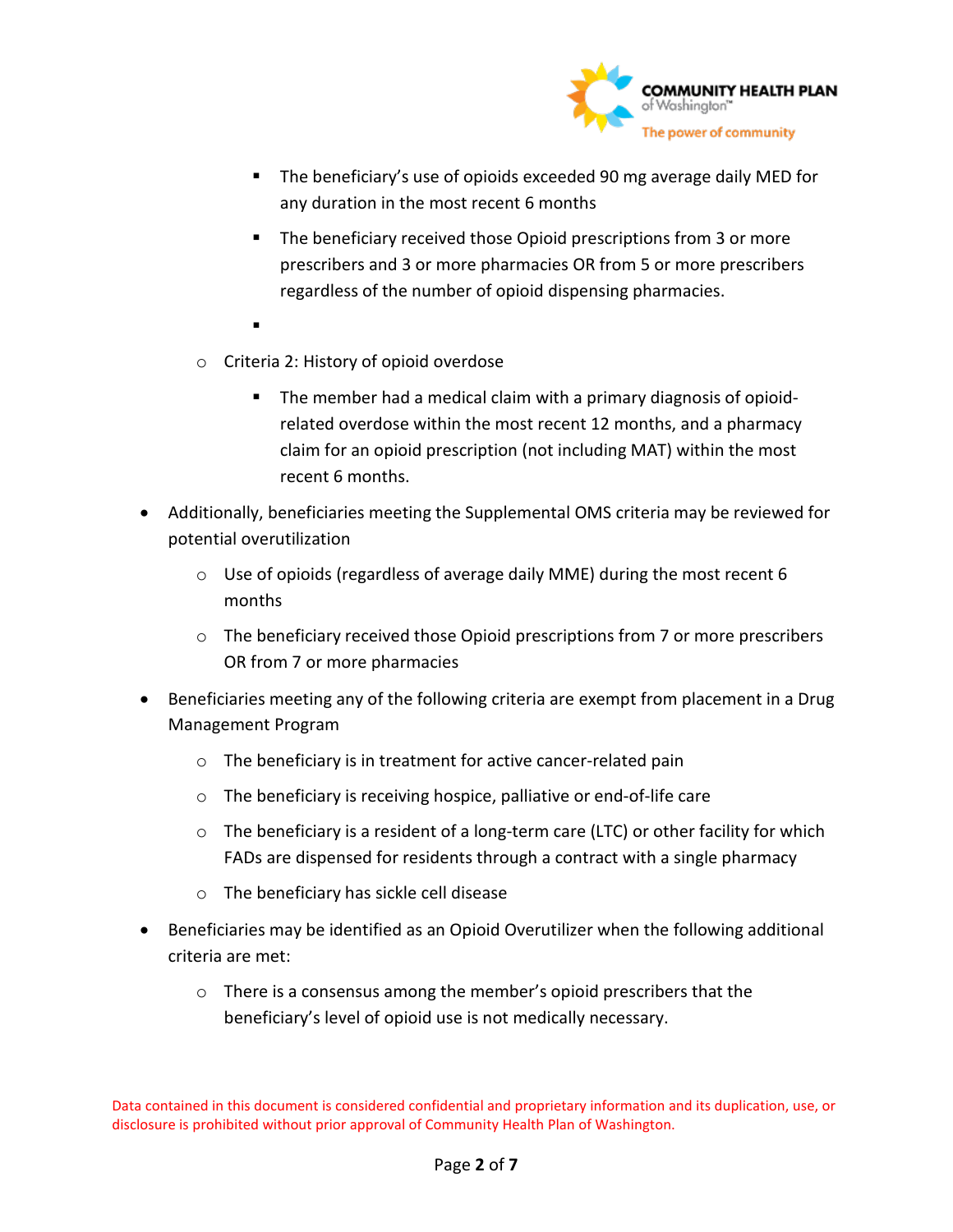

- $\circ$  Opioid use is beyond the thresholds established in this policy and cannot be determined to be appropriate, medically necessary and safe, based on decision of the Plan Medical Director.
- Members may also be internally identified who meet the CMS criteria and have not been previously identified by CMS via the quarterly Overutilization Monitor Package.

## **Case Management**

The goal of Case Management in this program is to perform an intermediate assessment to identify whether a beneficiary identified as a potential opioid overutilizer: 1) meets the criteria for implementation of a Point of Sale (POS) claim edit, or 2) may benefit from medical or behavioral health case management and interventions.

The intermediate assessment may be provided by a nurse, pharmacist, physician assistant or medical doctor (e.g. Rph, Pharm.D, PA, MD, ARNP, RN & LPN).

- The intermediate assessment will include written inquiries to the prescribers of the Opioid medications about the appropriateness, medical necessity and safety of the apparent high dosage for their patient. Written inquiries will include a description of the beneficiary's recent Opioid and/or benzodiazepine utilization based on available information.
- The reviewer will make up to three (3) attempts to schedule telephone conversations with the prescribers (separately or together) within a 10 business day period from the issuance of the written inquiry notification.
- The reviewer may, at their discretion, choose not to call one-time prescribers such as emergency room physicians or dentists.
- When a prescriber is reached, communication includes information about the existence of multiple prescribers and the beneficiary's total opioid and/or benzodiazepine utilization. Additionally, the case manager elicits the information necessary to identify any relevant complicating factors in the beneficiary's treatment.
- The reviewer will document the following in the notes of the file of each beneficiary that has been identified as a potential opioid and/or benzodiazepine overutilizer and referred for an intermediate assessment:
	- o Each phone call attempt to prescribers,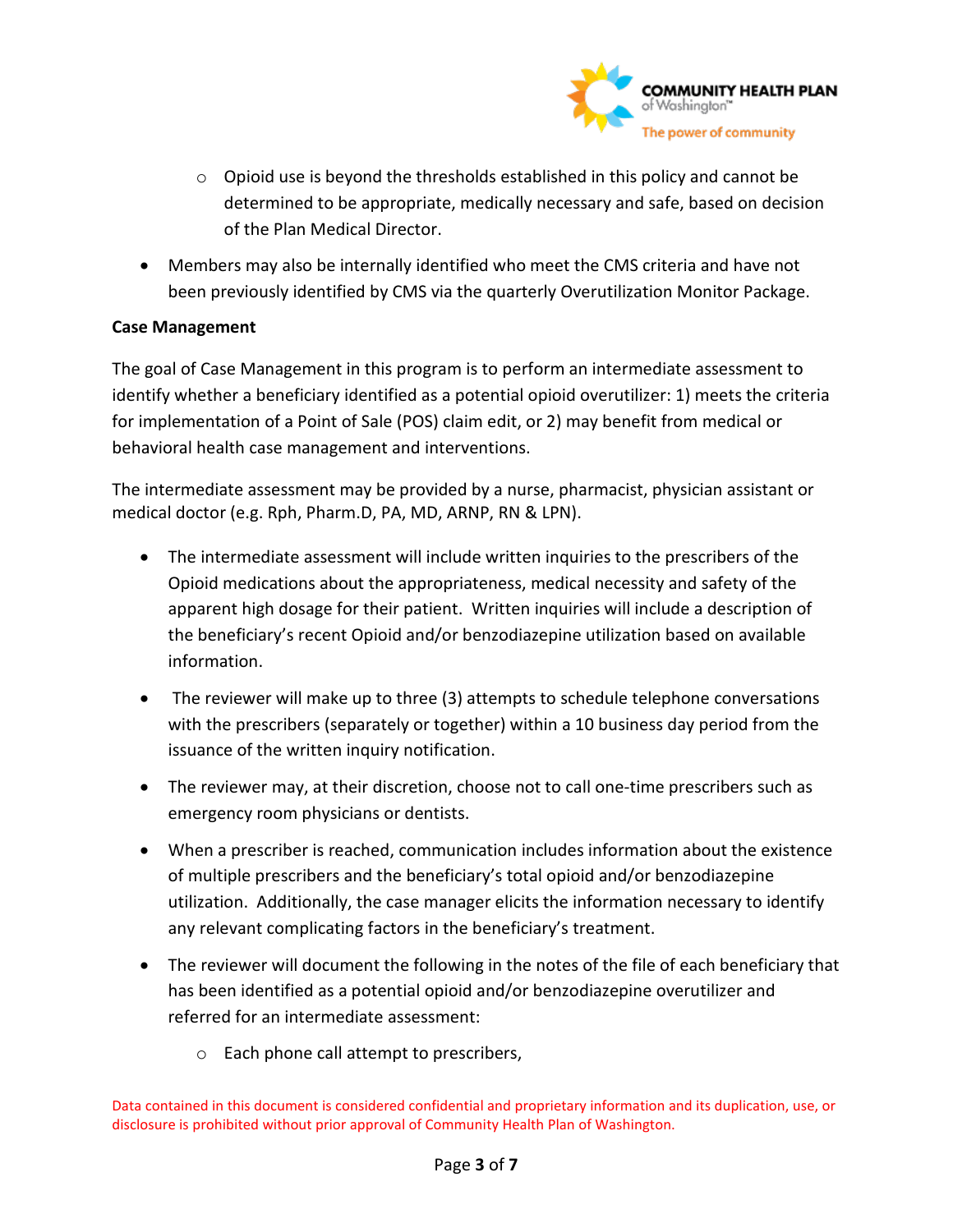

- $\circ$  Content of telephone conversations with prescribers including a description of relevant complicating factors in the beneficiary's treatment,
- o A description of the beneficiary's utilization review, including the timeframe of claims reviewed; and the date, medication name, dosage, prescriber, and pharmacy used for each claim.
- o A description of the morphine equivalent dose (MED) for the time frame reviewed.
- o An assessment describing whether the beneficiary may meet the requirements for identification as an overutilizer.
- $\circ$  A description of the consensus reached by the prescribers regarding the safety, medical necessity, and appropriateness of the opioid and/or benzodiazepine use.
- The intermediate assessor takes the following actions as appropriate:
	- $\circ$  Work with the Plan Medical Director when the beneficiary may warrant a claim edit or when the prescribers did not respond to the letter or phone calls.
	- $\circ$  A referral to Case management for care coordination for chemical dependency, substance abuse, unmet pain management needs, or other complex medical conditions.
	- $\circ$  A Compliance Report is completed when fraud, waste, or abuse is suspected in accordance with applicable policies.

## **Beneficiary-level claim edit**

A licensed Physician, or Pharmacist, will review the information gathered by the case manager and determine whether the beneficiary meets criteria to establish a beneficiary- level edit. If so, one or more of the following types of edits may be implemented 30 days after the beneficiary is notified:

- Beneficiary-level claims edit allowing only the appropriate level of opioid use, based on the consensus reached by the prescribers, such as:
	- $\circ$  Limiting the beneficiary's coverage for FADs, including all, or certain specific, prescription opioid and/or benzodiazepine medications
	- $\circ$  Limiting the amount (ie. quantity or MME) of prescription opioid and/or benzodiazepine medications that may be covered for the beneficiary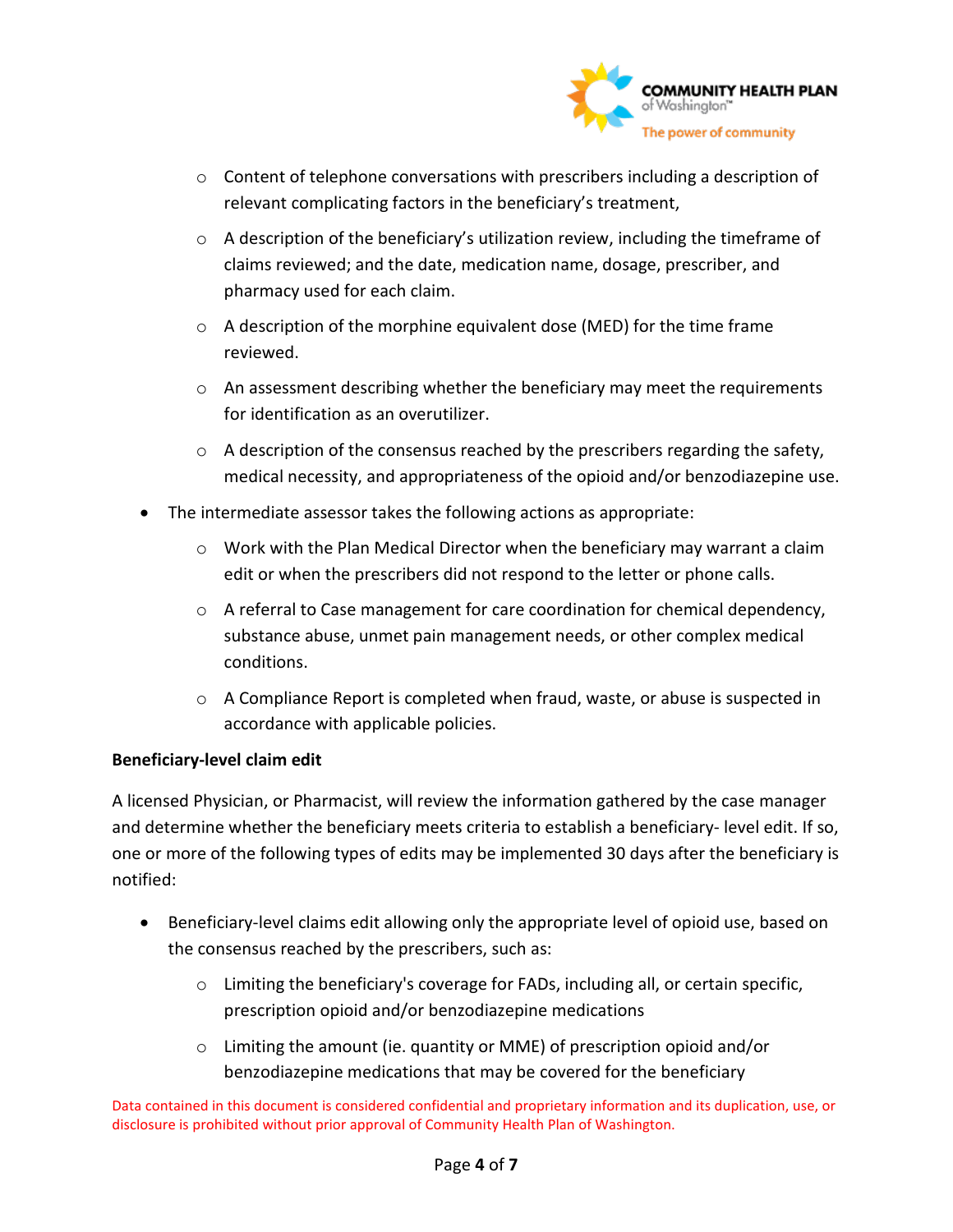

- Beneficiary-level claims edit limiting coverage for FADs to drugs obtained from one or more selected prescriber(s)
- Beneficiary-level claims edit limiting coverage for FADs to drugs obtained from one or more selected network pharmacy(ies)

## **Notification of beneficiaries and prescribers**

- The beneficiary and prescribers are notified in writing of the results of the case management activities and plans for implementing the claims edit.
- If the current level of FADs is determined to be medically necessary for the beneficiary, the prescribers who asked for such information for treatment purposes should also be promptly notified in writing.

## **Notification of the Center for Medicare and Medicaid Services (CMS)**

Edit information must also be submitted into the CMS MARx system. Access to MARx is managed by the Eligibility Department. Pharmacy Department staff administering the DMP will collaborate with Eligibility as needed to ensure that required information is submitted into the WiPro system within the timeframes required by CMS.

#### **Quarterly Overutilization Monitoring Package**

On a quarterly basis, CHPW is expected to indicate on a Sponsor Response Form (SRF) if CHPW does or does not have any sponsor identified cases to report. In addition to the SRF, CHPW also responds to CMS identified potential overutilization issues via the Overutilization Monitoring Response Form (ORF).

The deadline for the quarterly submission of the two Reporting Forms is generally 30 (thirty) days after the release of the Overutilization Monitoring Packages on the Patient Safety Analysis website.

#### **Transfer of Information**

The beneficiaries who voluntarily disenroll from CHPW with an Opioid claim edit are tracked. CHPW will transfer those beneficiaries' case management files to the new sponsor within 2 weeks if the new sponsor asks for such information for the purposes of care management or investigating fraud and abuse. Incoming notifications from other sponsors are also tracked, and CHPW will request records pertaining to overutilization assessments and actions from previous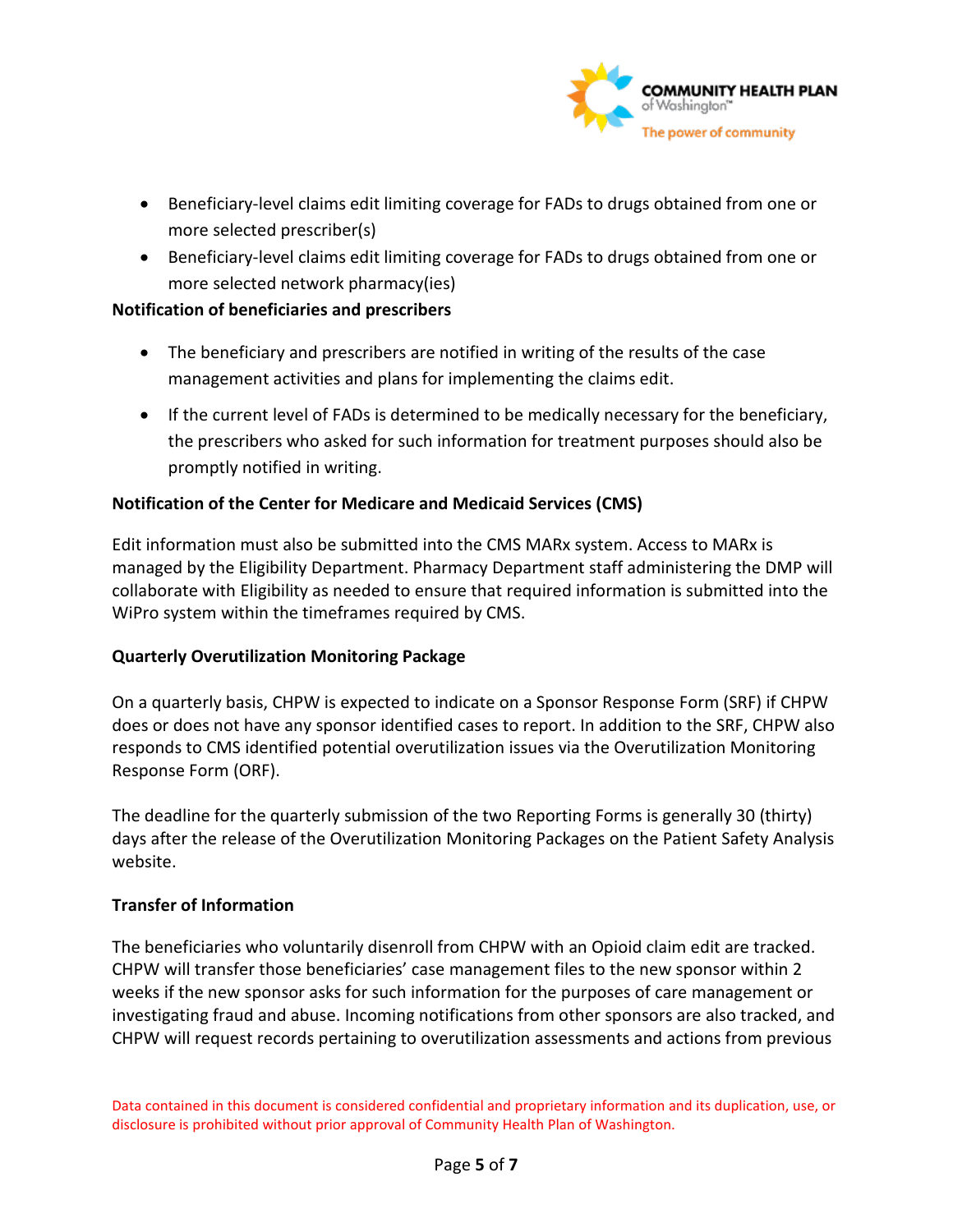

sponsors. CHPW will then implement case management and beneficiary-level claims edits as appropriate.

# **List of Appendices**

A. Detailed Revision History

# **Citations & References**

| <b>CFR</b>                | 42 CFR 405, 42 CFR 417, 42 CFR 422, 42 CFR 423, 42 CFR § 423.120, |                                                                                                                                                                                                                                                                                             |  |
|---------------------------|-------------------------------------------------------------------|---------------------------------------------------------------------------------------------------------------------------------------------------------------------------------------------------------------------------------------------------------------------------------------------|--|
|                           | 42 CFR § 423.153, 42 CFR 455, 42 CFR 460                          |                                                                                                                                                                                                                                                                                             |  |
| <b>WAC</b>                | § 284-43-5642                                                     |                                                                                                                                                                                                                                                                                             |  |
| <b>RCW</b>                |                                                                   |                                                                                                                                                                                                                                                                                             |  |
| LOB / Contract            | $\square$ WAHIMC                                                  | $\S$                                                                                                                                                                                                                                                                                        |  |
| <b>Citation</b>           | $\Box$ BHSO                                                       |                                                                                                                                                                                                                                                                                             |  |
|                           | $\boxtimes$ MA                                                    | Contract Year 2022 Part D Drug Management Program<br>Guidance (09/30/2021), Comprehensive Addiction and<br>Recovery Act (CARA) § 704: Programs to prevent<br>prescription drug abuse under Medicare parts C and D,<br>CMS Final Rule CMS-4182-F, CMS Final Rule CMS-4190-<br>F <sub>2</sub> |  |
|                           | $\Box$ CS                                                         |                                                                                                                                                                                                                                                                                             |  |
| <b>Other Requirements</b> |                                                                   |                                                                                                                                                                                                                                                                                             |  |
| <b>NCQA Elements</b>      |                                                                   |                                                                                                                                                                                                                                                                                             |  |

## **Revision History**

| <b>SME Review:</b> | 01/17/2014; 03.04.2015; 03.10.2016; 03/01/2017; 03/02/2018;<br>11/19/2018; 12/06/2019; 02/27/2020; 11/29/2021             |
|--------------------|---------------------------------------------------------------------------------------------------------------------------|
| Approval:          | 03/18/2014; 04/23/2014; 04/07/2015; 03/18/2016; 03/14/2017;<br>03/13/2018; 12/03/2018; 12/12/2019; 01/20/2021; 03/01/2022 |